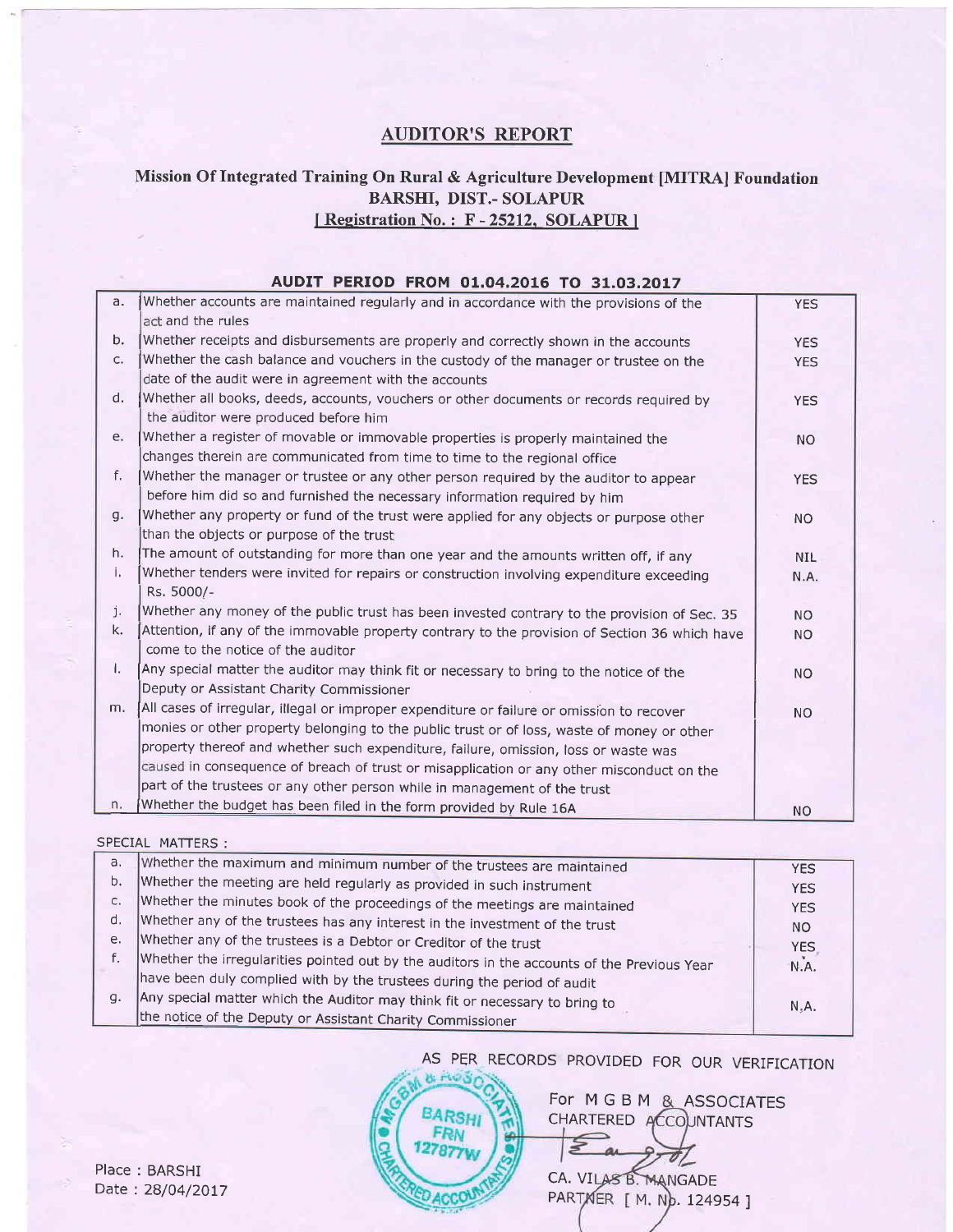## THE BOMBAY PUBLIC TRUST ACT, 1950 SCHEDULE IX-C [ Vide Rule 17(1) ] Statement Of Income Liable To Contribution For The Period Ending At 31.03.2017

### Mission Of Integrated Training On Rural & Agriculture Development [MITRA] Foundation BARSHI, DIST.- SOLAPUR [Registration No.: F-25212, SOLAPUR]

#### AUDIT PERIOD FROM 01.04.2016 TO 31.03.2017

| Sr.        | <b>PARTICULARS</b>                                                                                                                                                                                                                                                                                                                                                                                                                                                                                                                                                                                                                                                                                                                                                                                                                                                                                                                                                                                                                                                                                                                                                                                                                                                                                                                                                                                                              | Amt. ₹.    |
|------------|---------------------------------------------------------------------------------------------------------------------------------------------------------------------------------------------------------------------------------------------------------------------------------------------------------------------------------------------------------------------------------------------------------------------------------------------------------------------------------------------------------------------------------------------------------------------------------------------------------------------------------------------------------------------------------------------------------------------------------------------------------------------------------------------------------------------------------------------------------------------------------------------------------------------------------------------------------------------------------------------------------------------------------------------------------------------------------------------------------------------------------------------------------------------------------------------------------------------------------------------------------------------------------------------------------------------------------------------------------------------------------------------------------------------------------|------------|
| II.<br>II. | Income as shown in the Income and Expenditure A/C (Schedule IX)<br>Items not chargeable to contribution under Section 58 & Rule 32<br>a. Donation received from other Public Trustrs & Dharmadas<br>b. Grants received from Government & Local Authorities<br>c. Interest on Sinking & Depreciation Fund<br>d. Amount spent for purpose of secular education<br>e. Amount spent for the purpose of veterinary Treatment of animals<br>f. Amount spent for the purpose of medical relief<br>Expenditure incurred from donations for relief of distress caused<br>q.<br>by scarcity, drought flood, fire or other natural calamity<br>h. Deductions out of income from lands used for agricultural purposes<br>1. Land Revenue and Local Fund Cess<br>2. Rent payable to superior landlord<br>3. Cost of Production, in lands are cultivated by trust.<br>i. Deductions out of income from land used for non-agricultural purposes<br>1. Assessment, Cesses and other Government or<br><b>Municipal taxes</b><br>2. Ground Rent payable to the superior landlord<br>3. Repairs at 10% of gross rent of Building<br>4. Cost of collection at 4% of gross rent of buildings let out<br>j. Cost of collection of income or receipts from securities, Stocks etc.<br>at 1% of such income<br>k. Deductions on account of repairs in respect of building not rented<br>& yielding no income, at 10% of the estimated gross annual rent | 609,485.00 |
|            | <b>Gross Annual Income Chargeable To Contribution</b><br>(Rs.)                                                                                                                                                                                                                                                                                                                                                                                                                                                                                                                                                                                                                                                                                                                                                                                                                                                                                                                                                                                                                                                                                                                                                                                                                                                                                                                                                                  | 609,485.00 |

"Ceftified that while claiming deduction admissible under the above schedule, we have not claimed any amount twice, either wholly or partly, against any of the items mentioned in the Schedule which have the effect of double deduction."

Place : BARSHI Date: 28/04/2017



As Per Records Provided For Our Verification

For MGBM & ASSOCIATES CHARTERED ACCOUNTANTS

 $\geq$ CA, VILAS B. MANGADE

**PARTNER**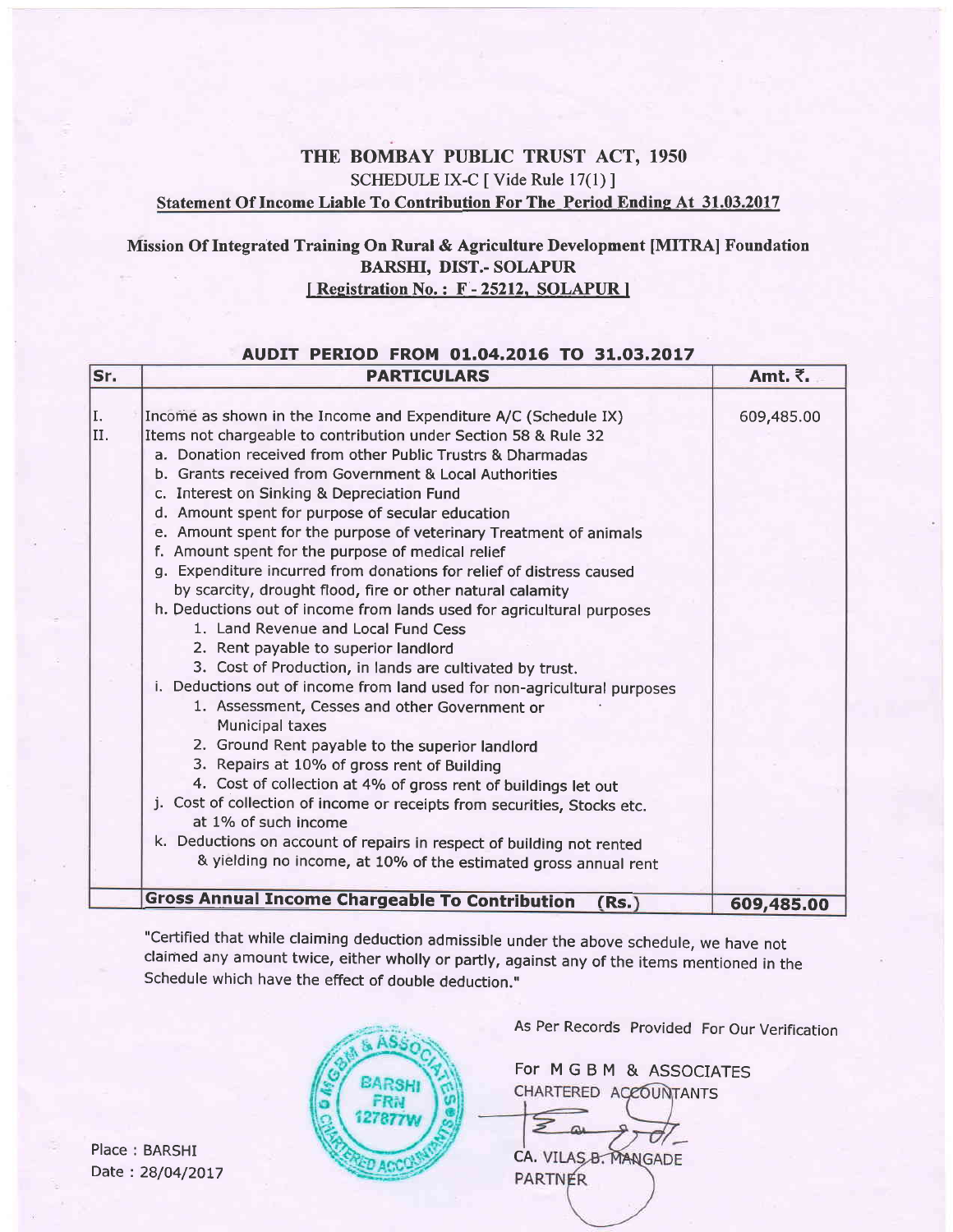## Missioh Of Integrated Training On Rural & Agriculture Development [MITRA] Foundation BARSII, DIST.- SOLAPUR I Registration No.: F-25212, SOLAPUR I

## INCOME & EXPENDITURE ACCOUNT ( For The Year Ended At 31-03-2017 )

| <b>EXPENDITURE</b>             | <b>RS</b>  | <b>INCOME</b>                       | <b>RS</b>  |
|--------------------------------|------------|-------------------------------------|------------|
|                                |            |                                     |            |
| To Expenditures on Objects     |            | By Members' Subscriptions           | 7,007.00   |
| of Trust :-                    |            | <b>By Donations Received</b>        | 85,000.00  |
| <b>Tree Plantation</b>         |            | 17,250.00 By Interest from SHG Loan | 368,881.00 |
|                                |            | By Interest from FD                 | 148,597.00 |
| Financial Literacy Camp        | 20,570.00  |                                     |            |
| To Allied Expenses for Objects |            |                                     |            |
| of Trust :-                    |            |                                     |            |
| <b>Stationery Exps</b>         | 8,946.00   |                                     |            |
| Computer Printer Exp.          | 1,590.00   |                                     |            |
| Honourarium                    | 147,000.00 |                                     |            |
| <b>Electricity Bill</b>        | 6,270.00   |                                     |            |
| Interest                       | 125,096.00 |                                     |            |
| <b>Bank Charges</b>            | 428.00     |                                     |            |
| <b>Office Rent</b>             | 42,000.00  |                                     |            |
| <b>Cleaning Exps</b>           | 4,200.00   |                                     |            |
| To Surplus for the year        | 236,135.00 |                                     |            |
|                                |            |                                     |            |
| <b>Total</b>                   | 609,485.00 | <b>Total</b>                        | 609,485.00 |